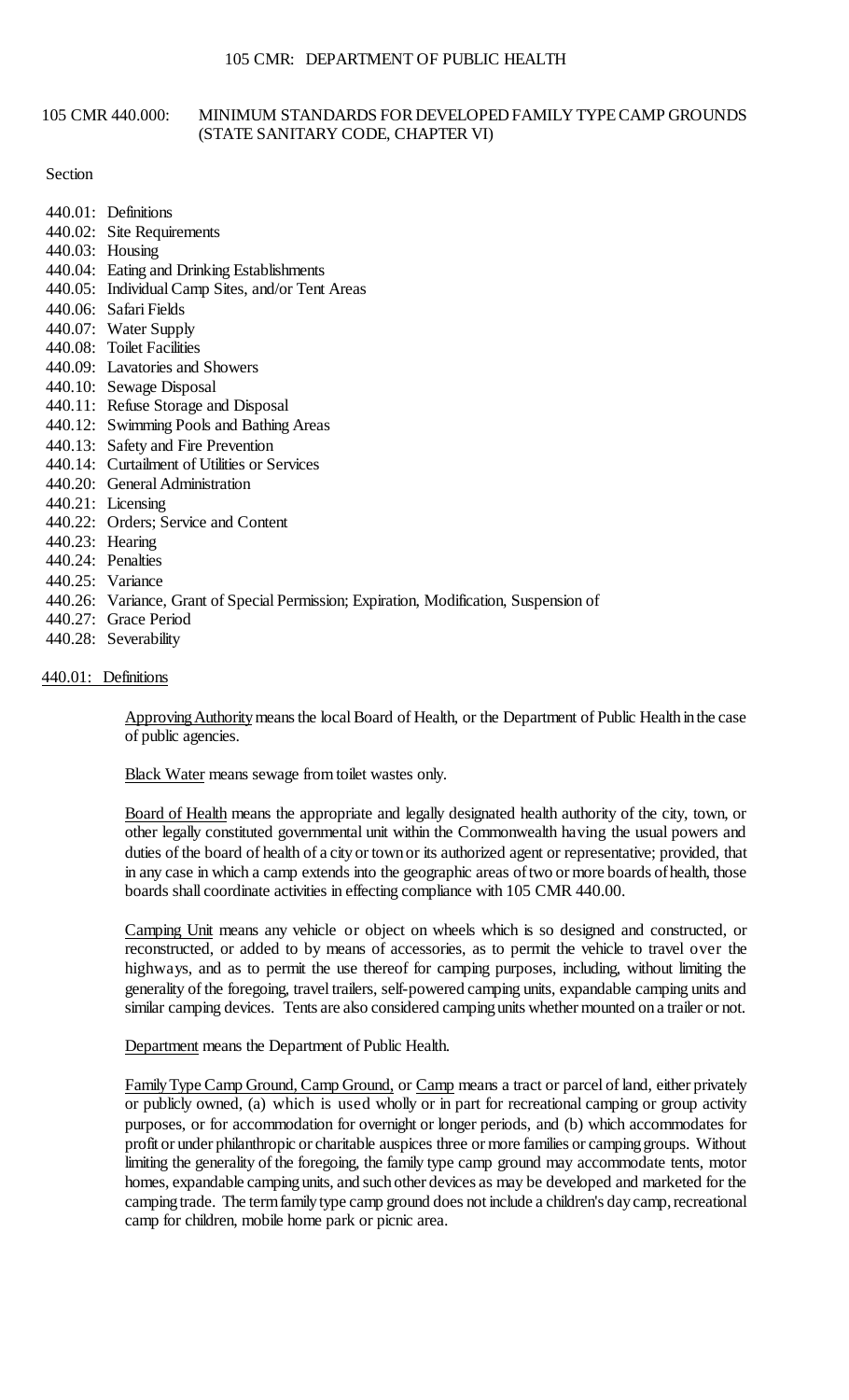#### 440.01: continued

Gray Water means sewage consisting of wash water from sink and shower, etc.

 or any body politic or political subdivision thereof which (a) alone or with others owns a family type camp ground, or (b) has care, charge, or control of a family type camp ground as agent or lessee of Operator means any person, association, partnership, trust, corporation, firm or the Commonwealth the owner or as an independent contractor.

Refuse means putrescible or non-putrescible solid waste materials consisting of all combustible and noncombustible solid wastes including garbage and rubbish but not including sewage.

 campground with lower standards than required by 105 CMR 440.00. Overflow and group camping Safari Field means an area attached to a licensed family type camp ground used for overflow and group camping. Safari fields are not to be used on a regular basis or construed to be just another refers to one night stops or to a weekend at most.

Self-Contained Unit means a travel trailer or motor home equipped with holding tanks for black water and gray water waste water so that a hookup to the camp sewerage system is not required. The holding tank must be periodically pumped or drained to the camp facility.

### 440.02: Site Requirements

A family type camp ground shall be located only where:

(1) Surface drainage conditions create no health or safety hazard;

 (2) Water supply and sewage disposal facilities are in accordance with310 CMR 15.00: *Subsurface Disposal of Sanitary Sewage (Title V)* and 310 CMR 22.00: *Drinking Water Regulations*;

(3) Traffic conditions create no undue safety hazards.

### 440.03: Housing

(1) Every building, structure, or shelter used or provided for use in a family type camp ground shall be structurally safe, adequate in size for its use, easy to keep clean, and shall have a roof which is weather tight. All new construction shall comply with all appropriate regulations for handicapped persons.

 (2) Adequate lighting and ventilation shall be provided at all times for the safe use and sanitary maintenance of all buildings and all stairways in accordance with applicable state and local building, plumbing and electrical codes.

 (3) The floors in allbuildings used for food preparation or food service shall be kept smooth, clean, and free from chronic dampness.

### 440.04: Eating and Drinking Establishments

If an eating and/or drinking establishment is operated in conjunction with the camp, it shall be operated and maintained in a sanitary manner and in accordance with the provisions of 105 CMR 590.000 and 105 CMR 595.000.

## 440.05: Individual Camp Sites, and/or Tent Areas

 (1) For each camp site, there shall be a minimum width of 25 feet, a minimum area of 1200 square feet, plus an additional 200 square feet for parking area. Sufficient area must be level enough to accommodate camping units and other vehicles safely in the opinion of the approving authority.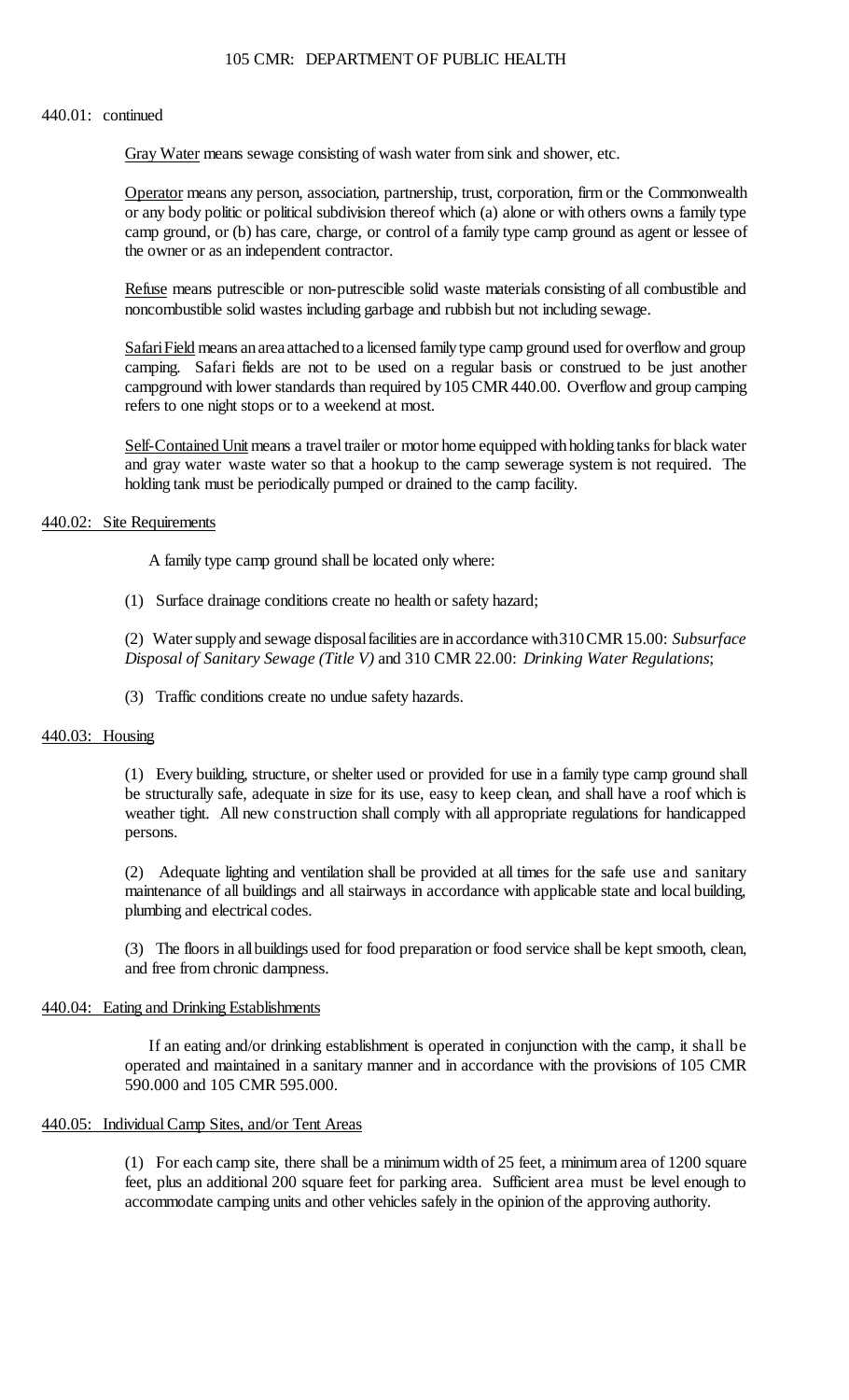### 440.05: continued

 $(2)$ Poison ivy, poison oak, poison sumac and other plants which produce toxic resins shall be eradicated within 50 feet of all campsites, safari fields and all toilet, bathing and recreation areas.

### 440.06: Safari Fields

(1) Concentration. There shall be no more than 60 camping units per acre of safari field.

(2) Exits. Camping units shall be so placed that any one camping unit may exit at any time.

(3) Toilet facilities. If any part of the safari field is located more than 500 feet from the toilet facilities, a chemical toilet shall be provided for each 15 non-self-contained units or fraction thereof which may be located within said area in accordance with 105 CMR 440.08(3).

(4) Gray water dumping facilities. No sink wastes shall be thrown on the surface of the ground. Each safari field shall have a gray water dumping station provided with a 12" funnel-shaped receiver located at least 12" but not more than 30" above ground level. There should be at least one such station for each 100 campsites or fraction thereof. The receiver should be equipped with a one inch mesh screen to exclude bottles and other bulky items. (Refer to 105 CMR 440.10, *Sewage Disposal*.)

## 440.07: Water Supply

 (1) An adequate quantity of water of safe potable quality shall be piped to each campsite. The water supply shall be obtained only from a source approved by the Department. Any campground restricted to tent camping and backpacking shall be exempt from 105 CMR 440.00 if an approved water supply is available within 1000 feet.

 (2) 310 CMR 22.00: *Drinking Water Regulations* shall be complied with. Copies of 310 CMR 22.00 are available for inspection at the regional offices of the Department of Environmental Quality Engineering, at any local Water Department or Board of Health. Copies of 310 CMR 22.00 and 105 CMR 440.000 may be purchased from the Secretary of the Commonwealth.

 (3) No physical connection may exist between any pipe carrying water from a source approved in accordance with 105 CMR 440.07(1) and any pipe carrying water from any other source without the written approval of the Department. Such approval shall be subject to 310 CMR 22.22: *Cross-Connection*.

(4) All pipes and pumps delivering drinking water shall be installed and maintained in good working order and in accordance with 248 CMR 2.00 *State Plumbing Code*. The area surrounding a pump or hydrant used for water supply shall be maintained in a properly drained and sanitary condition.

### 440.08: Toilet Facilities

 (1) At least two water closets or privy seats shall be provided for each sex. Where the number of individual camp sites is in excess of 30, one additional water closet or privyseat for each sex shall be provided for each additional 30 camp sites or fraction thereof. One urinal may be substituted for up a reduced number of public toilets depending on actual operating experience and at the discretion of to  $\frac{1}{3}$  of the number of water closets or privy seats required for males. Campgrounds with areas dedicated to self-contained units and which areas have water, electricity and sewer hookups may have the approving authority.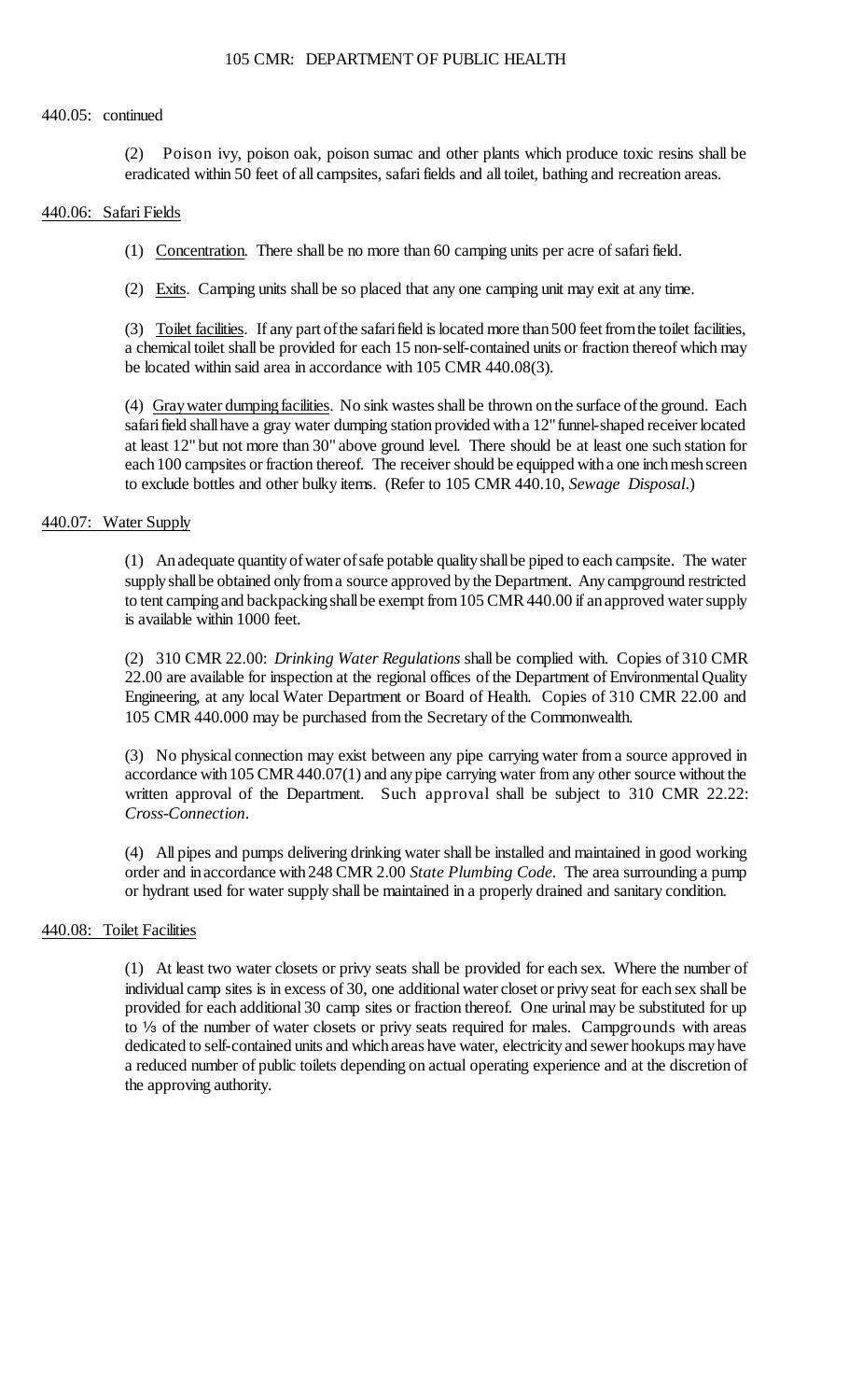#### 440.08: continued

 people who are expected to use them. Self contained units are exempt from this 500 feet requirement. The operator shall provide an adequate supplyof water and toilet paper. The operator shall provide opening with screens containing not less then 16 meshes per inch. A self-closing solid door shall be (2) The toilets shall be so located that they are not more than 500 feet from the camp sites of those for the ventilation of each toilet room to the outdoors and shall screen each window or other exterior considered as satisfying this requirement.

 (3) The use ofeveryprivyor chemicaltoilet is prohibited unless it is approved in writing by the board of health in conformance with 310 CMR 15.00: *Subsurface Disposal of Sanitary Sewage (Title V)*  and with 105 CMR 435.06.

(4) Toilet facilities shall be constructed and located so that privacy is maintained between sexes.

### 440.09: Lavatories and Showers

 showers depending on actual operating experience and at the discretion of the approving authority. (1) At least one shower and one lavatory or wash basin shall be provided for every 30 sites, or fraction thereof. Campgrounds with areas dedicated to self-contained units and which areas have water, electricity and sewer hookups may have a reduced number of lavatories, wash basins and Wash basins shall be so located as to facilitate their use, particularly after use of toilets.

 (2) If indoor showers are provided, every indoor shower room floor shall be washed daily with a suitable washing agent and water. It is recommended that a rinse with a chlorine solution having a strength of not less than .05% available chlorine be used as an additional safeguard.

 (3) The use of wooden or metal duckboards is prohibited. Only materials approved by the approving authority may be used.

(4) Each shower room and bathroom shall be ventilated to the outdoors.

 (5) All lavatories, wash basins, showers, and bathtubs shall be maintained in good working order and in a clean and sanitary condition.

## 440.10: Sewage Disposal

 (1) All gray and black waste water shall be discharged to a sanitary drainage system connected to connection to a public sewerage system is not practicable, any other means of sub-surface disposal of sewage may be installed after approval by the board of health and incompliance with 310 CMR 15.00: a public sewerage system; provided, that if because of non-availability, distance, or ground conditions, *Subsurface Disposal of Sanitary Sewage (Title V)*.

## (2) Holding tank dumping station

 subsurface facilities designed in accordance with 310 CMR 15.00: *Subsurface Disposal of*  cover. The inlet shall be surrounded by a concrete apron pitched to drain into the inlet and curbed (a) Holding tank dumping stations shall be connected to a municipal sewerage system or to *Sanitary Sewage (Title V)* and shall consist of a four inchesdiameter inlet with a hinged or chained to exclude adjacent surface water.

(b) A water tap and hose shall be provided for cleanup of the area as necessary. This tap shall be equipped with a vacuum breaker to prevent back siphonage and be posted as not to be used for drinking or filling of water tanks.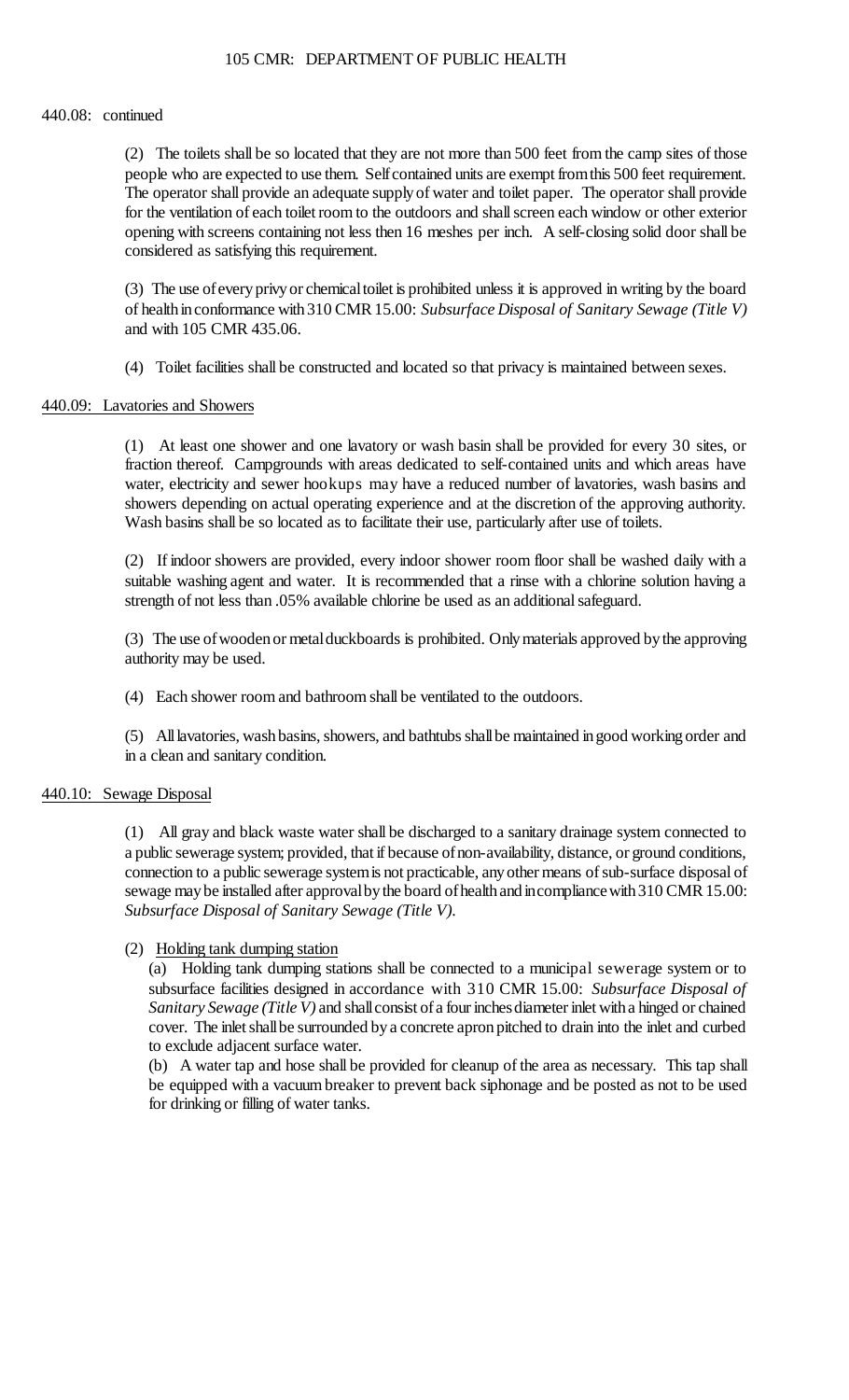#### 440.10: continued

 (c) At least one accessible and operable dumping station inlet shall be provided for each 100 stations may have properly designed multiple inlets to conform to 105 CMR 440.00. Any camp sites or fraction thereof except sites with a sewer connection. Septic tanks at dumping campground restricted strictly to tent camping and backpackers shall be exempt from 105 CMR 440.00.

 (d) Mobile Units, if provided for pumping out holding tanks on self-contained units, shall be constructed and operated to prevent any leakage, odors, or other nuisance.

 (e) No sink wastes may be thrown on the surface of the ground or disposed of in open pits. At least one leaching pit for sink wastes only shall be provided for each four camp sites where other conveniently located dumping stations are not available. The leaching pit shall be covered and be in accordance with 105 CMR 440.06(5).

### 440.11: Refuse Storage and Disposal

 (1) The operator shall provide and maintain in a clean and sanitary condition as many receptacles for the storage of refuse as are necessary to contain the accumulation between collections, and shall so locate them that no objectionable odors are noticeable at anycamp site. Refuse shall be disposed of at least once each week or more often if necessary in the opinion of the approving authority.

 (2) Refuse shall be stored in watertight receptacles of metal or other durable material with tight-fitting covers. Plastic bags shall be used only as liners in the container and not for the storage of refuse.

 (3) No refuse is to be disposed of on the camp ground unless the area has been assigned and approved under the provisions of M.G.L. c. 111, § 150A, and 310 CMR 19.00: *Solid Waste Management*.

(4) The operator shall inspect camp areas daily, and keep same in a clean, sanitary condition.

#### 440.12: Swimming Pools and Bathing Areas

 Swimming pools and bathing areas, where provided, shall be operated in accordance with 105 CMR 435.000: *Minimum Standards for Swimming Pools (State Sanitary Code: Chapter V)*  and/or 105 CMR 445.000: *Minimum Standards for Bathing Beaches (State Sanitary Code: Chapter VII)*.

#### 440.13: Safety and Fire Prevention

 (1) Facilities, equipment, and fire breaks for fire prevention and fire fighting shall be provided as may be recommended by the local fire department or fire warden. If fireplaces are provided, an area of six feet in every direction from each fireplace shall be maintained clear of debris and growth.

 (2) Suitable emergencyexits approved by the local fire department or fire warden shall be provided from every family type camp ground. Individualspaces shall be designed to prevent key-locking one another.

## 440.14: Curtailment of Utilities or Services

No person shall cause the water, or other utility, service facility, or equipment which is required to be made available under these minimum standards to be shut off or removed fromoccupied camping units except for such temporary period as may be necessary during actual repairs or alterations or during temporary emergencies when curtailment of service is approved by the board of health.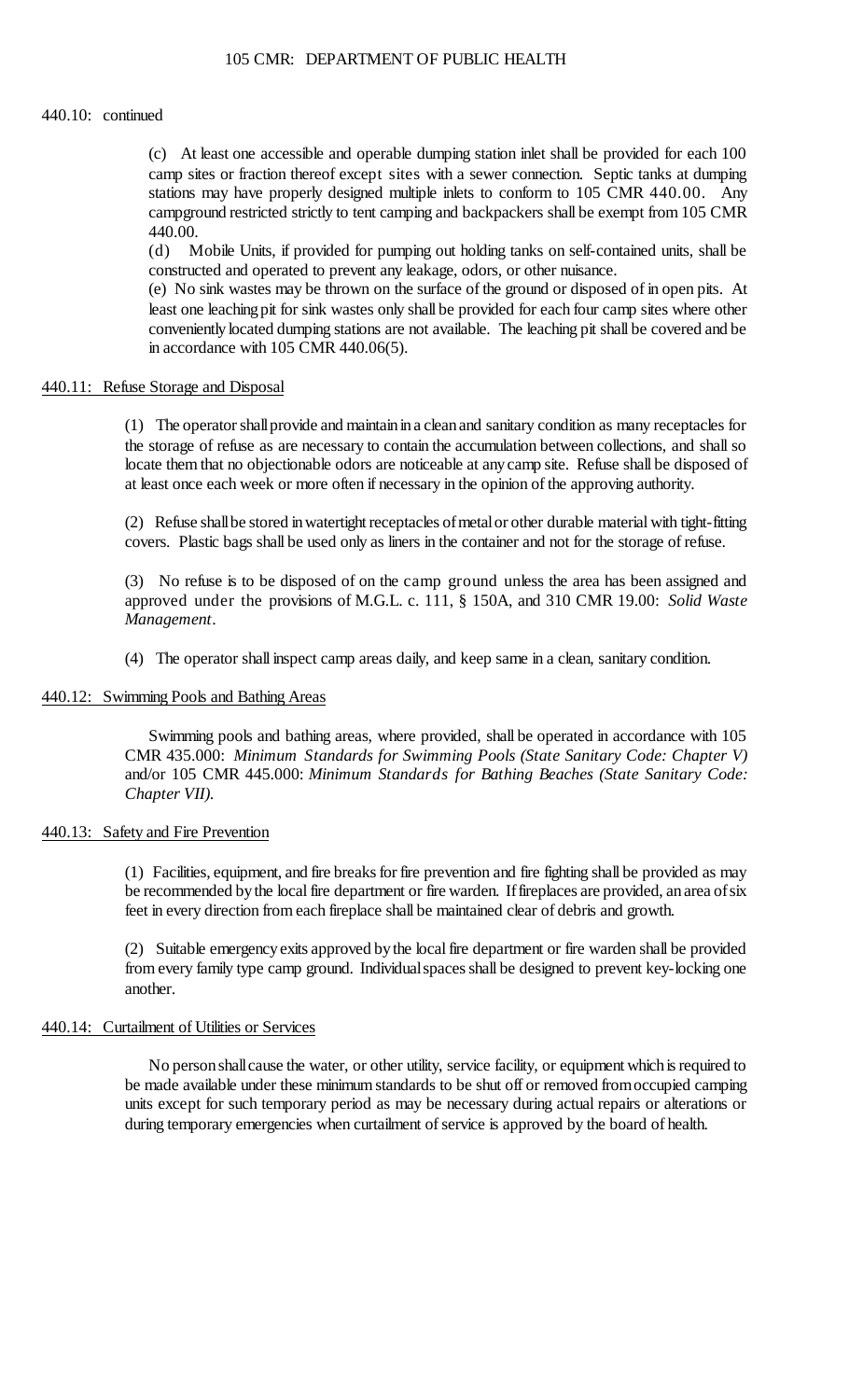#### 440.20: General Administration

 Theprovisionsof 105 CMR 400.000: *State Sanitary Code Chapter I: General Administrative Procedures*, shall govern the administration and enforcement of 105 CMR 440.00 except as supplemented by the 105 CMR 440.21 through 440.28.

### 440.21: Licensing

 (1) No family type camp ground shall be operated without a license granted by the Board of Health under M.G.L. c. 140, § 32B, or inthe case ofan agency of the Commonwealth without the approval of the Department. Licenses shall expire on July 1st and must be renewed annually.

 (2) The approving authority may grant, suspend, or revoke such licenses for non-compliance with 105 CMR 440.00. All licenses for family type camps granted under these provisions shall state the maximum number of camp sites which may be occupied at anytimeat such camp sites and this capacity shall not be exceeded by the operator at any time. The capacity of safari fields, if provided, shall be listed separately on the license. The number of self-contained unit sites shall be listed separately on the license.

 (3) An applicant for an original license under 105 CMR 440.00 for a family type camp shall file with the approving authority a plan showing the buildings, structures, fixtures, and facilities, including the 310 CMR 15.000: *Subsurface Disposal of Sanitary Sewage (Title V)*. No license maybe issued without such approvals. Work must commence within one year of the date of approval to be valid. proposed source of water supply and works for the disposal of sewage and waste water, which he plans to have upon said premises if and when the license may issue. The plans for the proposed source of water supply shall be submitted to the Massachusetts Department of Environmental Quality Engineering for approval. Works for the disposal of waste water shall be in accordance with Extensions may be granted for good cause upon request.

## 440.22: Orders; Service and Content

 provisions of 105 CMR 440.00, the board of health or the Department shall order the operator to (1) If an examination as provided for in 105 CMR 400.000: *State Sanitary Code Chapter I: General Administrative Procedures*, reveals that a family type camp does not comply with the comply with the violated provisions.

- (2) Every order shall be in writing and shall be served on the operator or his authorized agent:
	- (a) personally, by any person authorized to serve civil process, or
	- (b) by leaving a copy of the order at his last and usual place of abode, or

 (c) by sending him a copy of the order by registered or certified mail, return receipt requested, if he is within the United States, or

 (d) if his last and usual place of abode is unknown or outside the United States, by posting a copy of the order in a conspicuous place on or about the building or portion thereof affected.

 (3) Subject to the emergency provisions of 105 CMR 400.000: *State Sanitary Code Chapter I: General Provisions*, any order issued under the provisions of 105 CMR 440.000, shall

(a) include a statement of the violation or defect, and may suggest action which, if taken, will affect compliance and

(b) allot a reasonable time for any action required, and

 (c) inform the person to whom it is directed of his right to a hearing, and of his responsibility to request the hearing, and to whom the request shall be made.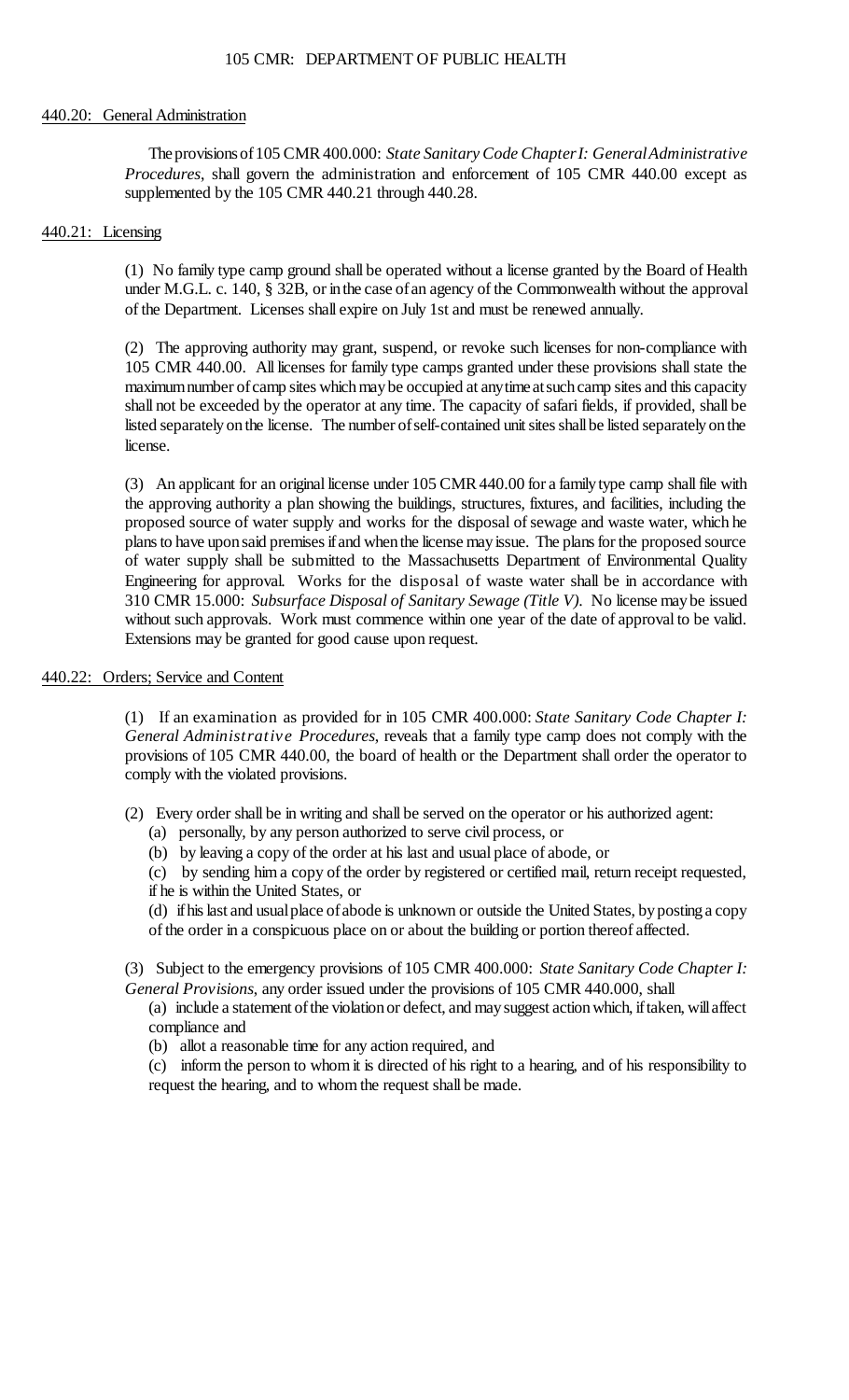#### 440.23: Hearing

 (1) The person or persons to whom any order has been directed may request a hearing before the approving authority by filing, within seven days after the day the order was served, in the office of the approving authority shall set a time and a place for such a hearing and shall inform the applicant thereof in writing. The hearing shall be commenced not later then ten days after the day on which the request approving authority, a written request for a hearing on the matter. Upon receipt of such request, the was filed; provided, that upon applicationthe approving authority may postpone the date of the hearing for a reasonable time beyond such ten-day period for good and sufficient reason.

 (2) At the hearing the petitioner shall be given an opportunity to be heard to show why the order should be modified or withdrawn. Where appropriate, a consolidated hearing may be held.

(3) After the hearing, the approving authority shall sustain, modify, or withdraw the order, and may suspend or revoke the license, and shall inform the petitioner in writing of the decision. If the approving authority sustains or modifies the order, it shall be carried out within the time period allotted in the original order or in the modifications.

 (4) Every notice, order, and other record prepared by the approving authority in connection with the hearing shall be entered as a matter of public record in the office of the approving authority and the Board of Health.

 (5) Any operator or other person aggrieved by the decision of the approving authority may seek relief therefrom in any court of competent jurisdiction, as provided by the laws of the Commonwealth.

 (6) If a written petition for a hearing is not filed in the office of the approving authority within seven days after an order as provided in 105 CMR 440.23(1) has been issued, or if after a hearing the order has beensustained in any part, each day's failure to comply with the order as issued or modified shall constitute an additional offense. (*See* 105 CMR 440.24(2)).

 (7) Any request for hearing before the Department shall be subject to 310 CMR 1.00: *Rules for Adjudicatory Proceedings*, except as modified or superseded herein.

### 440.24: Penalties

 Pursuant to M.G.L. c. 111, § 127A, any operator who shall violate any provision of 105 CMR fined not less than \$10, no more than \$500. Each day's failure to comply with an order shall constitute 440.00, or who shall fail to comply with any order issued pursuant thereto, shall, upon conviction, be a separate violation. (*See* 105 CMR 440.23(6)).

#### 440.25: Variance

 provided, that the decision of the approving authority shall not conflict with the spirit of these minimum standards. Any variance granted by the Board of Health shallbe inwriting. Any denial of a variance shall also be in writing and shall contain a brief statement of the reasons for the denial. A copy of each variance shall be conspicuously posted for 30 days following its issuance; and shall be available to the public at all reasonable hours in the office of the city or town clerk or the office of the Board of Health while it is in effect. Notice of the grant of each variance shall be filed with the Department of Public The approving authority may vary the application of any provision of 105 CMR 440.00, with respect to any particular case when, in its opinion, the enforcement thereof would do manifest injustice, Health, which shall approve, disapprove, or modify the variance within 30 days from receipt thereof. If the Department fails to comment within 30 days, its approval will be presumed. No work shall be done under any variance until the Department approved it or 30 days elapse without its comment, unless the Board of Health or the Department certifies in writing that an emergency exists.